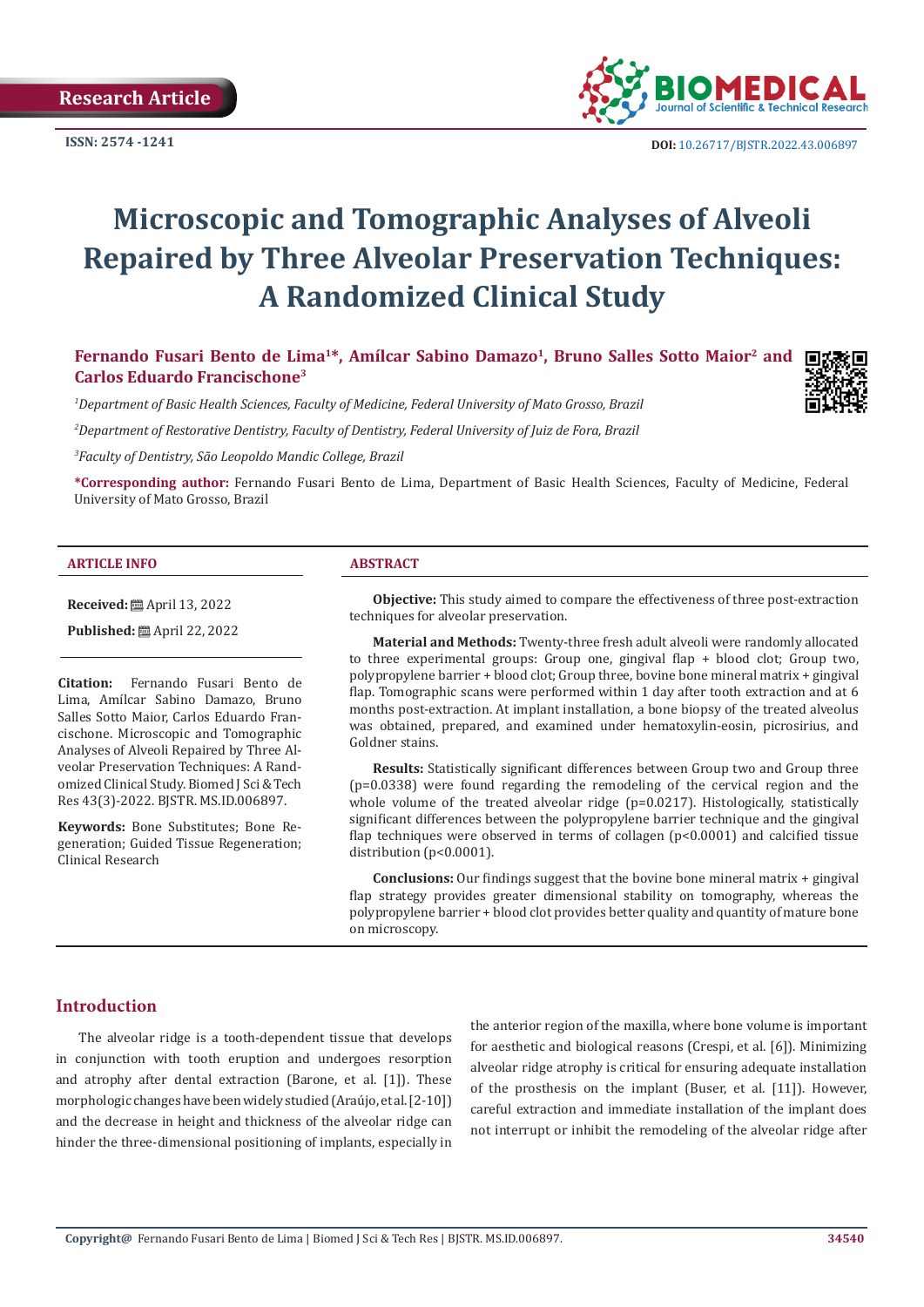dental extraction (Araújo, et al. [12,13]). Therefore, it is necessary to strive to preserve this structure as much as possible (Artzi, et al. [3,7,13-17]). Several filling techniques and materials have been proposed to help preserve the alveolar structure, including blood clot (Karaca, et al. [7]), bone or bone substitutes of various origins (Aimetti, et al. [14,17-23]) with or without membranes or barriers (Artzi, et al. [14,15,17,19,22-24]). In this study, we aimed to determine the comparative effectiveness of three techniques for preserving alveolar bone structure after dental extraction by microscopic evaluation of the newly formed bone tissue, osteoid matrix, organized collagen, and remnant graft material, as well as tomographic measurements of the width, height, area, and volume of the remaining alveolar bone after socket healing.

# **Materials and Methods**

#### **Patients**

All procedures were approved by the local ethics committee for experiments involving humans (CAAE: 48634415.8.0000.5374 available for check at: [http://plataformabrasil.saude.gov.br/login.](http://plataformabrasil.saude.gov.br/login.jsf) [jsf\)](http://plataformabrasil.saude.gov.br/login.jsf) and were conducted in accordance with the Declaration of Helsinki principles. The paper was prepared in accordance with the CONSORT 2010 Statement. All patients included in the study provided written informed consent to participate. Patients were recruited at Department of Basic Health Sciences, Faculty of Medicine, Federal University of Mato Grosso, from September 2015 through August 2016. We included adult's patient with at least one upper incisor, or premolar tooth indicated for extraction after clinical and radiographic examination. Patients who fulfilled any of the following conditions before or during the study were excluded:

- **i.** Absence of bone reference for tomographic measurements
- **ii.** Diabetes, osteoporosis, or osteopenia
- **iii.** Use of bisphosphonates
- **iv.** Smoking
- **v.** Radiation therapy or chemotherapy
- **vi.** Medical contraindication for dental surgeries
- **vii.** Periodontal disease or periapical lesions in the treated or adjacent teeth
- **viii.** Pregnancy and
- **ix.** Bone wall defects

#### **Randomization and Group Allocation**

The sample randomization process was performed using Microsoft Excel for Mac 2011 software, version 14.5.8. Initially, a spreadsheet was elaborated where in row one, the cells that formed the column headings of the spreadsheet were named:

randomized order (A one), order (B one), patient Identification (C one), randomized number (Done), and copy (E one). Column A, in the first stage of the preparation of the spreadsheet, was left without data insertion, since this was later used for the rank and division of the sample between the groups. Column B has a sequential numbering of integers with values in the range of one to 23, arranged in ascending order. Column C identified the dental element to be randomized. In all rows in column D, the formula =RANDBETWEEN (1; 23)+B2/30 (using row two of the worksheet as a reference, the rest the formula was copied to subsequent rows). The values returned in column D were copied and pasted into column E. Based on the values of column E, which represented the result of randomization, patients were ranked in column A through the function:  $= RANK( E2; SE$2:SE$24;1)$  to assign a serial number to each patient listed.

#### **Experimental Design**

This was a single-center study, with all procedures performed at Federal University of Mato Grosso (Brazil) by a master surgeon. All patients underwent extraction followed by alveolar preservation according to group allocation:

- **(i)** Group one (control), filling the extraction socket with blood clot and closing with a gingival flap from the hard palate (Jung R, et al. [25]);
- **(ii)** Group two, filling the socket with blood clot and closing with a polypropylene barrier (Bone Heal<sup>TM</sup>; INP, Brazil);
- **(iii)** Group three, filling the socket with acellular bovine mineral matrix (Lumina Porous; Critéria Biomateriais, Brazil) and closing with a gingival flap from the hard palate (Jung R, et al. [25]).

Volumetric computed tomography scans of the operated region were obtained at up to 24 hours and at 6 months postoperatively. After the second tomographic examination, an osseointegrated implant was installed at the treated site and a bone biopsy was collected for histomorphometric analysis.

#### **Surgical Procedures**

All surgical procedures were performed, under local anesthesia (mepivacaine hydrochloride with corbadrine), as well as under aseptic and antiseptic conditions. Postoperatively, the patients were prescribed analgesic, anti-inflammatory, and antiseptic mouthwashes. Flapless extraction was performed, in a minimally traumatic manner. Afterwards, the integrity of the alveolus was verified clinically. For teeth allocated to groups one or three, a gingival flap compatible with the recipient area and composed of epithelium and connective tissue was harvested from the hard palate using a circular scalpel; the gingival flap was accommodated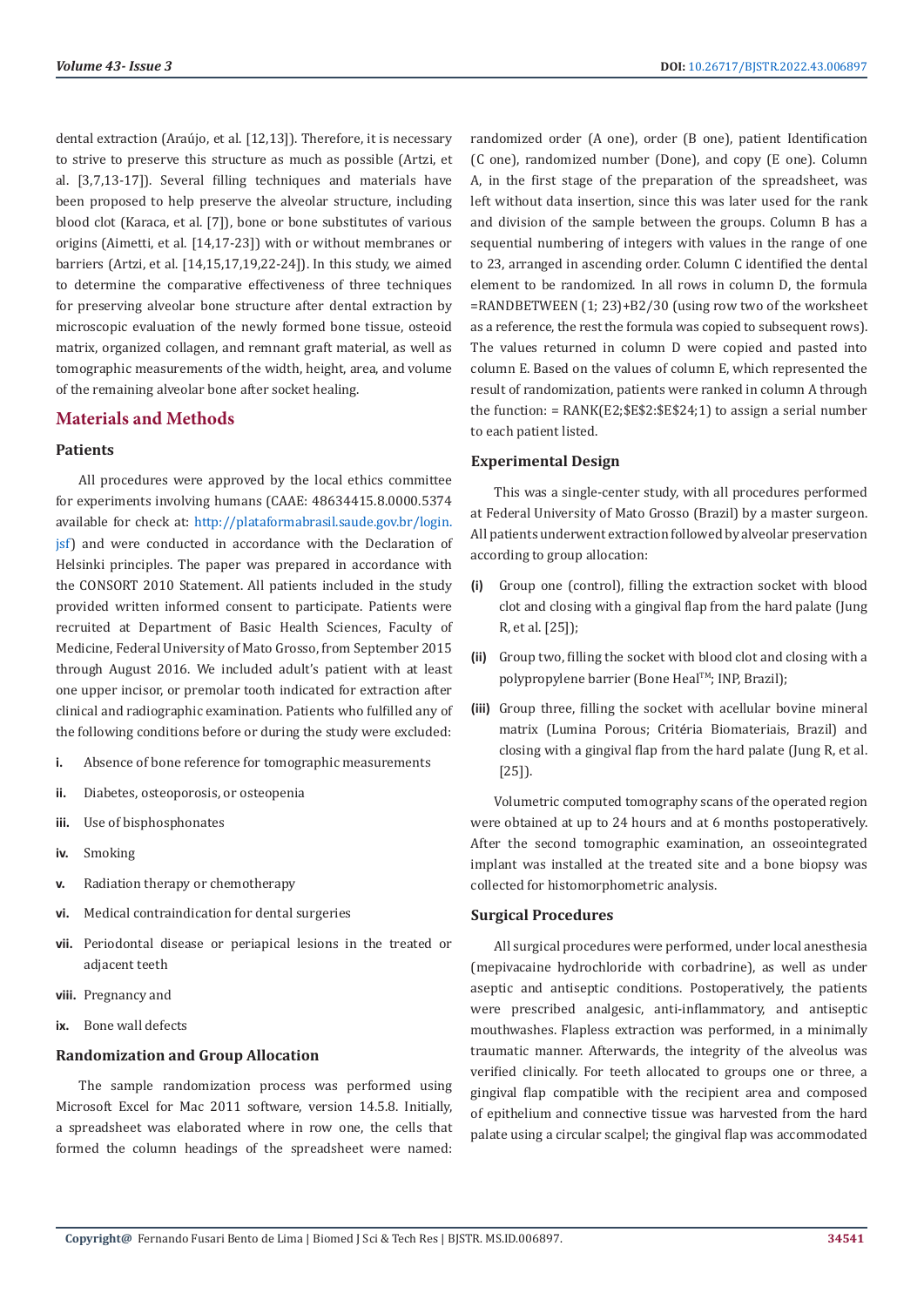onto the recipient bed and sutured to the gingival margins using nylon suture. For teeth allocated to group two, guided bone regeneration was induced by performing an incision into the interdental papillae, followed by tunneling of the vestibular and palatine flaps. The polypropylene barrier was lodged in the surgical bed according to the manufacturer's recommendations, and the soft tissue was sutured with nylon suture. The barrier and the suture were removed after 7 days (for all patients). For teeth allocated to group three, the alveolus was filled with acellular bovine mineral matrix, hydrated in saline solution, lodged in the fresh alveolus, and sutured as described above. At 6 months postoperatively, the patients received osseointegrated implants at the treated site. A bone biopsy was obtained from the surgical bed using a trephine drill (SIN, Brazil), with an internal diameter of 2.0mm. The bone fragment was carefully removed from the trephine and placed in buffered paraformaldehyde for fixation and histological processing. The wound was sutured with nylon thread.

#### **Tomographic Analysis**

Tomographic images were analyzed using Imaging Studio version 3.3 for Windows (Anne Solutions, São Paulo, Brazil). Parasagittal sections with a thickness of 1mm were obtained at 1mm intervals. Three non-adjacent sections corresponding to the mesial, middle, and distal regions of each treated site were selected. Four types of measurements were made for each section: three measurements of thickness (cervical, middle, and apical) and one measurement of height (perpendicular to cervical thickness) (Figure 1). In the three-dimensional analysis, the roots of adjacent teeth were considered the mesial and distal references. The superior axial plane crossing the apex of the roots of the two adjacent teeth was considered the superior reference, and the cervical alveolar remnant and the vestibular and palatal cortical bones were considered references for the inferior, vestibular, and palatal references, respectively. In the first tomographic examination, the area and volume of the fresh alveolus were included in the area and total volume of the region studied, whereas only the remaining bone tissue was included in the second tomography evaluation. Tomographic measurements were performed using the "Threedimensional polygonal editing" tool available in the software. For that, the area of interest was demarcated in each axial slice (0.1mm thickness), and from the overlap of all these demarcated areas, a three-dimensional solid was constructed, which had its total area and volume mathematically calculated by the software.



**Figure 1:** Diagram illustrating the reference standards used for liner measurements of the alveolar ridge on computed tomography. CT, thickness in the cervical region; MT, thickness in the middle region; AT, thickness in the apical region; h, height.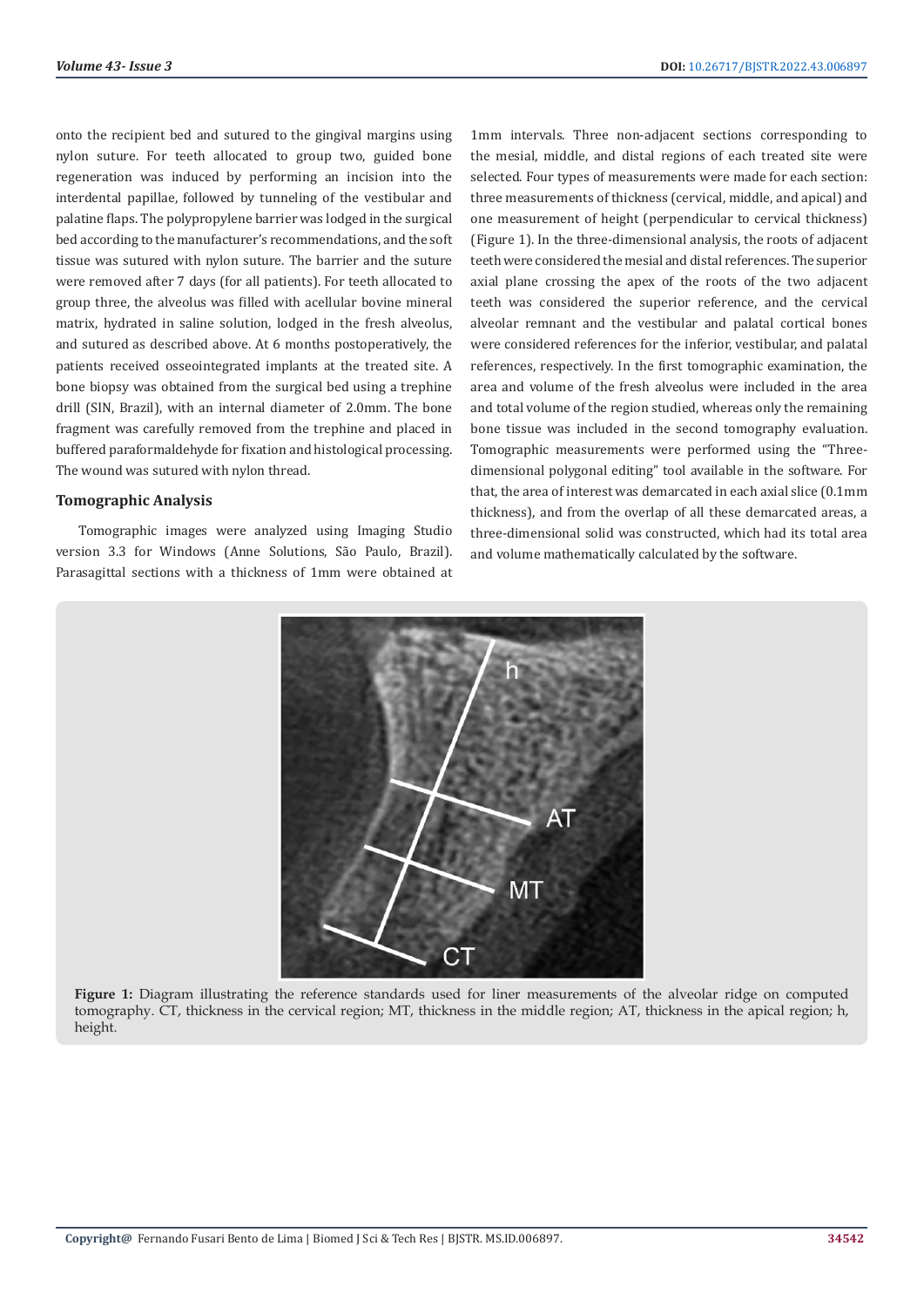#### **Histological Analysis**

The bone biopsy samples were fixed in 4% paraformaldehyde with 0.2M phosphate buffer for 24 h at 4°C. The samples were then washed in running water, decalcified with EDTA (Sangeetha [26]), and processed in a carousel tissue processor (SLEE MTP MAINZ; Carl Zeiss Meditec AG, Germany) according to the following protocol: washing in running water, dehydration in increasing ethanol concentration solutions, clarification in xylol, and embedding in paraffin overnight. For analysis, each sample was cut into 7μm sections using a HIRAX M60 microtome (Carl Zeiss), and the sections were mounted on histological slides. After deparaffinization and rehydration, some sections were stained with hematoxylin-eosin for histomorphometric analysis. Other sections underwent Goldner trichrome staining using the Von Kossa Histokit (EasyPath, Brazil), according to the manufacturer's recommendations. The remaining sections of each specimen underwent picrosirius staining (Junqueira, et al. [27]). Tissue analyses were performed on an AxioScope A one microscope (Carl Zeiss). The software AxioVision (Carl Zeiss) was used for the quantification of tissue area. The parameters used for this evaluation were the determination of the area of the vital bone tissue, organized collagen, calcified tissue, and remnants of grafted material. These parameters were calculated as a percentage of the total area of the histological section.

#### **Statistical Analysis**

Data were analyzed using GraphPad Prism 6.01 for Windows

(GraphPad Software Inc., La Jolla, CA). Two-way analysis of variance and Tukey tests were employed to evaluate the statistical significance of differences between groups.

### **Results**

Of 56 teeth considered for this study, 23 were selected (male, 11; female, 12; age, 41.91±11.69 years) as shown in Table 1. The teeth were randomly allocated to three experimental groups according to the alveolar preservation technique employed. Four teeth were lost to follow-up (Figure 2). After the randomization process, teeth ranked from one to nine were allocated to group one, whereas those ranked from 10 to 16 were allocated to group two, and those ranked from 17 to 23 were allocated to group three. The sample size used in this study was based on other previously published articles used as reference in this study (Artzi, et al. [7,10,14,28]). The percent change in alveolar ridge dimensions on computed tomography (immediately post-extraction vs. 6 months post-extraction) did not differ among groups when considering individual slices. However, when averaging across the mesial, middle, and distal slices, groups two and three differed significantly in terms of the percent change in cervical thickness and bone volume (Table 2). On histomorphometric analysis, group two differed significantly from groups one and three in terms of the percent areas of organized collagen and calcified bone (Table 3). In all groups, hematoxylin-eosin staining revealed newly formed bone tissue with an organization representative of bone maturity, with osteocytes, and without inflammatory cells (Figure 3).



**Figure 2:** CONSORT diagram, prepared in accordance with the CONSORT 2020 statement. Teeth were stratified according to the alveolar preservation technique: group one, gingival flap + blood clot; group two, polypropylene barrier + blood clot; group three, bovine mineral matrix + gingival flap.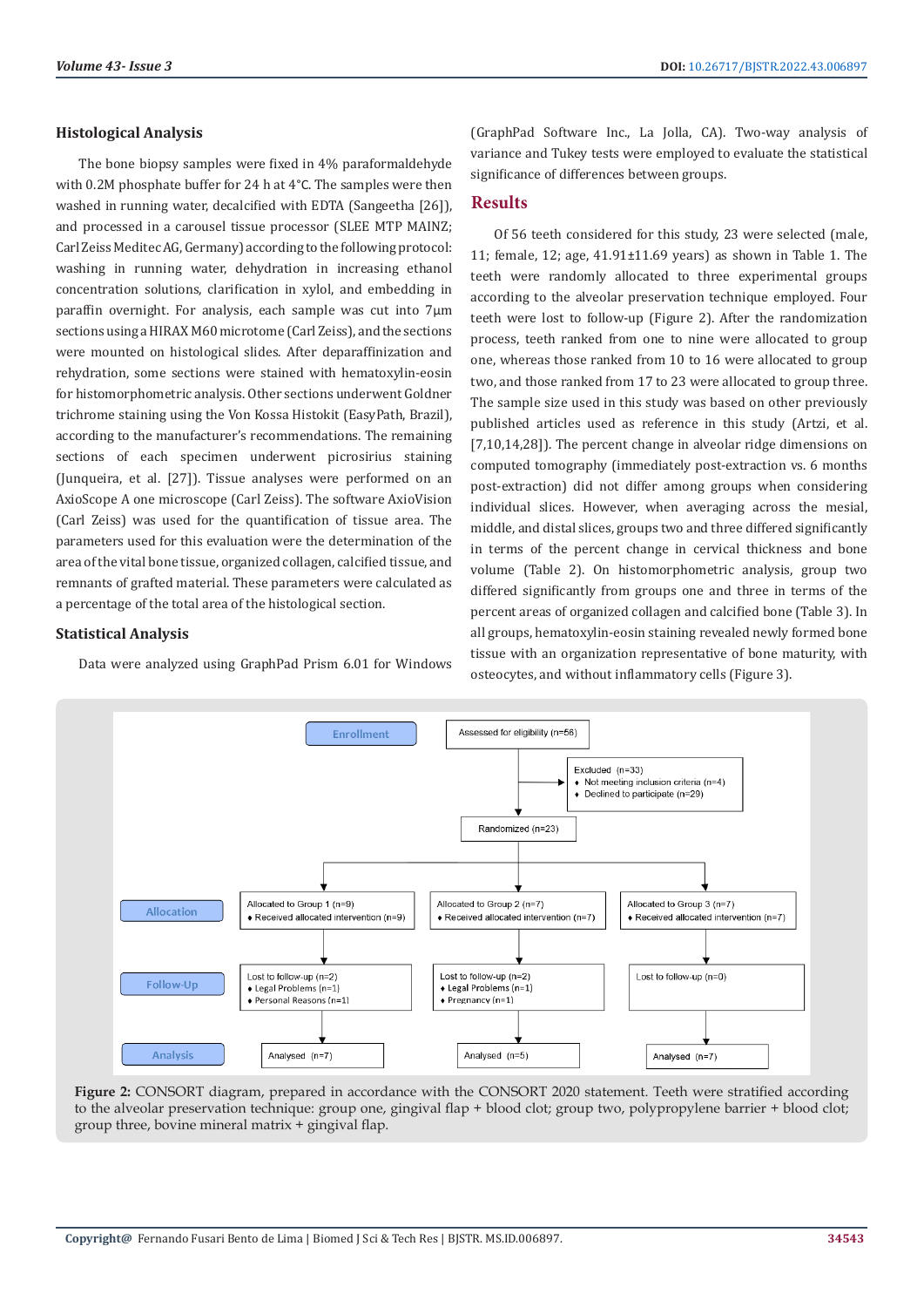

Figure 3: Microscopic appearance of alveolar bone biopsies at 6 months after extraction. Samples were stratifying according to the alveolar preservation technique: group one, gingival flap + blood clot; group two, polypropylene barrier + blood clot; group three, bovine bone mineral matrix + gingival flap. Representative brightfield photomicrographs, under hematoxylin and eosin staining are shown for groups one (A) two (D), and three (G). Newly formed bone tissue (triangles), remnant graft material (black arrow), and osteocytes (blue arrow) are labeled. Representative photomicrographs obtained, under picrosirius sating polarized, light reveal the distribution of collagen fibers in areas of bone (white arrows) and osteoid matrix (white asterisk) in teeth from groups one (B), TWO (E), And three (H). Representative brightfield photomicrographs, under Golder trichome staining, are shown for newly formed bone belonging to group one (C), two (E), and three (I). Areas of calcified bone tissue (black asterisk) and osteoid matrix (circles) are labeled.

| Patient        | Genre  | Age | <b>Tooth Trated</b> | <b>Reason for Extraction</b> |
|----------------|--------|-----|---------------------|------------------------------|
| $1*$           | Male   | 37  | 21                  | Root Fracture                |
| 2              | Male   | 54  | 21                  | Caries                       |
| 3              | Female | 44  | 12                  | Caries                       |
| 4              | Female | 25  | 24                  | Caries                       |
| 5              | Male   | 20  | 21                  | Coronary Root Fracture       |
| $6*$           | Female | 48  | 13                  | Caries                       |
| $\overline{7}$ | Female | 44  | 25                  | Caries                       |
| 8              | Female | 41  | 11                  | Caries                       |
| 9              | Male   | 59  | 12                  | Caries                       |
| $10*$          | Female | 30  | 14                  | Caries                       |
| 11             | Female | 41  | 21                  | Caries                       |
| 12             | Male   | 43  | 11                  | Caries                       |
| 13             | Female | 37  | 11                  | Caries                       |
| $14*$          | Male   | 37  | 11                  | Root Fracture                |
| 15             | Female | 34  | 14                  | Caries                       |
| 16             | Female | 49  | 15                  | Caries                       |

**Table 1:** Baseline demographic and clinical characteristics for each patient.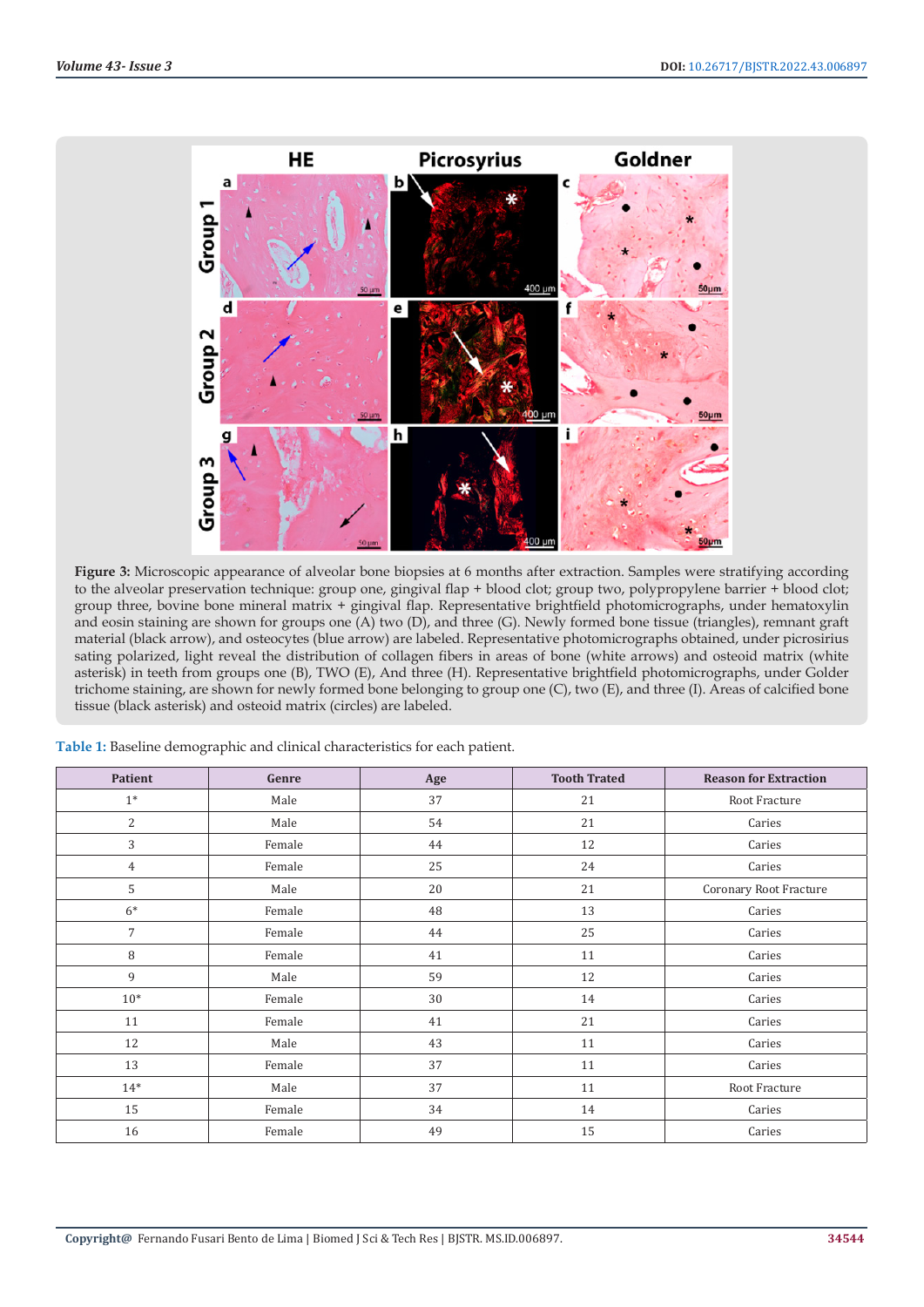| 17 | Male   | 34 | 24 | Caries                 |
|----|--------|----|----|------------------------|
| 18 | Female | 54 | 14 | Coronary Root Fracture |
| 19 | Male   | 30 | 22 | Caries                 |
| 20 | Male   | 64 | 12 | Caries                 |
| 21 | Female | 43 | 14 | Root Fracture          |
| 22 | Male   | 32 |    | Caries                 |
| 23 | Male   | 64 | 21 | Caries                 |

Note: \*Lost of follow up.

**Table 2:** Morphometric percent change in alveolar ridge dimensions on computed tomography (immediately post-extraction vs. 6 months post-extraction), in a linear two-dimensional analyses for each studied region (mesial, middle, distal and height) and averaged over the same regions; and and three-dimensional full analyses for area and volume.

| Region   | <b>Slice</b> | <b>Group one</b>   | Group two          | <b>Group three</b> | <i>p</i> value (ANOVA) |
|----------|--------------|--------------------|--------------------|--------------------|------------------------|
| Cervical | Mesial       | $-34.28 \pm 17.70$ | $-33.70 \pm 17.98$ | $-16.24 \pm 12.24$ | 0.0939                 |
|          | Middle       | $-34.95 \pm 18.11$ | $-39.61 \pm 13.67$ | $-20.58 \pm 17.71$ | 0.1481                 |
|          | Distal       | $-20.22 \pm 34.32$ | $-37.35 \pm 13.35$ | $-21.79 \pm 22.40$ | 0.4944                 |
|          | Average      | $-29.81 \pm 24.37$ | $-36.89 \pm 14.25$ | $-19.53 \pm 17.19$ | $0.0338*$              |
| Middle   | Mesial       | $-16.97 \pm 17.40$ | $-0.99 \pm 14.82$  | $-7.50 \pm 11.40$  | 0.1978                 |
|          | Middle       | $-22.87 \pm 13.88$ | $-23.39 \pm 17.05$ | $-12.96 \pm 11.75$ | 0.3399                 |
|          | Distal       | $-14.18 \pm 10.11$ | $-22.45 \pm 12.47$ | $-11.45 \pm 5.348$ | 0.1560                 |
|          | Average      | $-18.01 \pm 13.90$ | $-15.61 \pm 17.46$ | $-10.64 \pm 9.722$ | 0.2140                 |
| Apical   | Mesial       | $-7.37 \pm 24.01$  | 12.79±36.88        | $5.40 \pm 15.10$   | 0.3933                 |
|          | Middle       | $-4.36 \pm 7.423$  | $-16.19 \pm 23.14$ | $-4.93 \pm 21.32$  | 0.4849                 |
|          | Distal       | $-2.40 \pm 12.51$  | $-11.13 \pm 21.18$ | $-4.90\pm 6.838$   | 0.5582                 |
|          | Average      | $-4.71 \pm 15.52$  | $-4.84 \pm 29.00$  | $-1.47 \pm 15.61$  | 0.8348                 |
| Height   | Mesial       | $-0.39 \pm 6.174$  | $-5,57+5.280$      | $-7,96 \pm 10.36$  | 0.2157                 |
|          | Middle       | $-2.47 \pm 12.74$  | $-6.66 \pm 2.733$  | $-6.85 \pm 15.81$  | 0.7731                 |
|          | Distal       | $-2.96 \pm 6.737$  | $-4.85 \pm 6.339$  | $-7.60 + 9.720$    | 0.5560                 |
|          | Average      | $-1.94\pm8.662$    | $-5.69 \pm 4.709$  | $-7.47 \pm 11.65$  | 0.1478                 |
|          | Area         | $-19.10 \pm 16.42$ | $-25.77 \pm 13.54$ | $-16.29 \pm 10.98$ | 0.5124                 |
| Total    | Volume       | $-23.08 \pm 12.89$ | $-30.34 \pm 12.79$ | $-11.08 \pm 6.120$ | $0.0217*$              |

Note: Positive and negative values, respectively, indicate an increase and decrease in bone tissue. Teeth were stratified according to the alveolar preservation technique: group one, gingival flap + blood clot; group two, polypropylene barrier + blood clot; group three, bovine bone mineral matrix + gingival flap. \*Statistically significant difference; Tukey test indicates differences between groups two vs. three.

**Table 3:** Percentage area of new bone, organized collagen, and calcified bone at 6 months after extraction.

| <b>Staining</b>                              | <b>Group one</b>  | Group two   | <b>Group three</b> | <i>p-value</i> (ANOVA) |
|----------------------------------------------|-------------------|-------------|--------------------|------------------------|
| Hematoxylin and eosin<br>(Newly formed bone) | $56.62 \pm 9.519$ | 70.78±5.561 | 58.05±12.01        | 0.0530                 |
| Picrosirius (Organized<br>collagen)          | $22.46 \pm 10.05$ | 78.96±15.54 | $33.82 \pm 19.21$  | $\leq 0.0001**$        |
| Goldner (Calcified bone)                     | $51.03 \pm 7.332$ | 91.56±5.590 | 58.82±7.831        | $\leq 0.0001$ **       |

Note: Teeth were stratified according to the alveolar preservation technique: group one, gingival flap + blood clot; group two, polypropylene barrier + blood clot; group three, bovine bone mineral matrix + gingival flap. \*\*Statistically significant difference; Tukey test indicates differences between groups one vs. two, and two vs. three.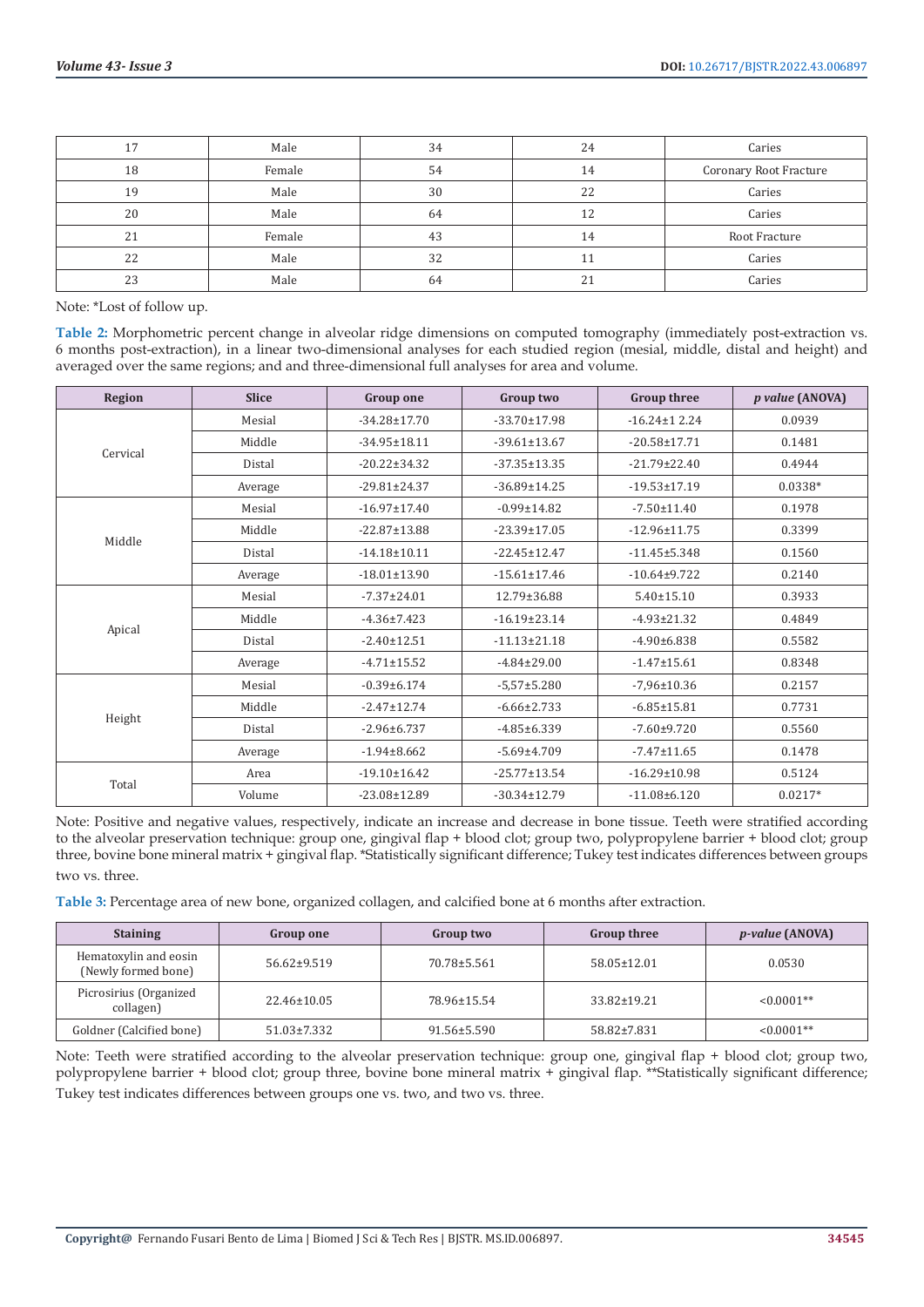Samples from group two displayed some areas of lamellar bone formation. Samples from group three revealed remnant graft material in contact with newly formed bone tissue which presented an average of 9.61% of the total slice area, 6 months after the first surgery. Connective tissue and blood vessels were observed in all groups. Picrosirius staining revealed a predominance of immature collagen fibers alternating with small areas of mature collagen fibers and permeated by areas of connective tissue in group one, whereas vast regions of organized collagen (sometimes with radial and concentric organization) interlaced with scattered areas of connective tissue were observed in group two; in group three, picrosirius staining revealed organized and dense collagen interspersed with disorganized collagen which, in some regions of concentric collagen bundles, reflected immature bone (Figure 3). In all three groups, Goldner trichrome staining revealed regions of newly formed bone tissue, calcified or as osteoid matrix, with calcification foci throughout the section (Figure 3).

### **Discussion**

This study had a similar design and sample size as employed by previous studies focused on two-stage dental implant surgery (Aimetti, et al. [17,18,20,28]). Moreover, we employed a similar evaluation strategy, including microscopic analysis with hematoxylin-eosin staining for evaluating bone vitality and cellular components (Artzi, et al, [1,6,10,14,20,29,30]), picrosirius staining for evaluating collagen fibers (Vivan, et al. [31]), and Goldner trichrome staining for distinguishing the osteoid matrix from mature bone (Vivan, et al. [31]). However, while previous studies measured only alveolar ridge height and thickness (Araújo, et al. [5,23,29,32,33]), this study also measured alveolar ridge area and volume. Such three-dimensional measurements provide a more perspective on bone remodeling after dental extraction. Reports on socket healing duration are contradictory and vary widely, from 3 months (Aimetti, et al. [18,29,30]) to 4 months (Araujo-pires, et al. [6,34-36]), 6 months (Lekovic, et al. [37,38]), 7 months (Barone, et al. [1,36]), 8 months (Mardas [39]), and even 15 years (Carmagnola, et al. [36]). The discrepancies are likely directly related to the technique and filling material used for preserving the alveoli.

As dimensional stability is higher for palatal bone than for vestibular bone (Botticelli, et al. [4]), palatal bone can be used as a stable reference for evaluating dimensional changes in the alveoli after dental extraction. Using the alveolar apex as the apical reference (Jung, et al. [33]) is controversial. Therefore, it was used an adjacent bone structure for apical reference. The presence of biomaterial in the alveolus is believed to delay socket healing (Heberer, et al. [30]), which is supported by the present results obtained for group three. Specifically, the rate of new bone formation and the percent area of organized collagen were lower in group three than in group two,

as new bone formation is preceded by resorption of the grafted biomaterial. However, from a clinical perspective, 58.05% vital bone bioavailability (i.e., average percentage area of new bone in group three) is perfectly adequate for implant installation and osseointegration. On microscopic analysis, we found that the rate of new bone formation depends on the graft material. In group three patients, the rate of new bone formation was higher than that reported for freeze-dried bone allografts (Froum, et al. [20]), Bio-Oss Collagen<sup>™</sup> (Heberer, et al. [30]), xenogenous corticocancellous bone grafts (Barone, et al. [1]), calcium sulphate (Crespi, et al. [29]), magnesium-enriched hydroxyapatite (Crespi, et al. [29]), pig bone (Crespi, et al. [6]), and autogenous bone marrow (Pelegrine, et al. [40]), but similar to the rate reported for bioactive glass (Froum, et al. [20]).

Previous reports indicate that the extraction socket heals without graft material (i.e., simple closure by flap advancement). but the rate of new bone formation ranges from 17% to 53.1% (Froum, et al. [20]), which is comparable to the value we found for group one (56.62%; gingival flap + blood clot) but much lower than the value for group two (70.78%; polypropylene barrier + blood clot). The discrepancy might be related to differences in techniques including flap elevation and interposition of an impermeable barrier between the bone plate and the periosteum, which may interfere with bone healing. Histological analysis of the connective tissue in areas not filled by bone tissue revealed results similar to those obtained using bioactive glass (Froum, et al. [20]), better than those obtained with Bio-Oss™ (Carmagnola, et al. [36]), and worse than those obtained with blood clot filling (Froum, et al. [20]). However, such observations should be interpreted in consideration of the potential effect of biopsy manipulation and processing. Furthermore, the presence of remnant graft material in biopsies is related to the speed of material resorption and subsequent replacement by bone tissue. Thus, a large volume of remnant graft material indicates lower availability of vital bone tissue.

The amount of remnant graft material in group three was comparable to that reported for Bio-Oss Collagen™ (Heberer, et al. [30]) and bioactive glass (Froum, et al. [20]), but lower than that reported for pig bone (Barone, et al. [1]), Bio-Oss™ (Carmagnola, et al. [36]), and hydroxyapatite (Crespi, et al. [6]), suggesting that bovine bone mineral matrix has a relatively high resorption rate, which contraindicates its use when aiming to maintain the alveolar ridge for longer but supports its use when aiming to maximize the percentage of vital bone tissue at 6 months postoperatively. Furthermore, in group three, the remnant graft material was in contact with new bone in the absence of inflammation, confirming that this graft material is highly biocompatible (Froum, et al, [20,39]). Guided bone regeneration displayed the best microscopic results, proving that, although the inclusion of biomaterial in the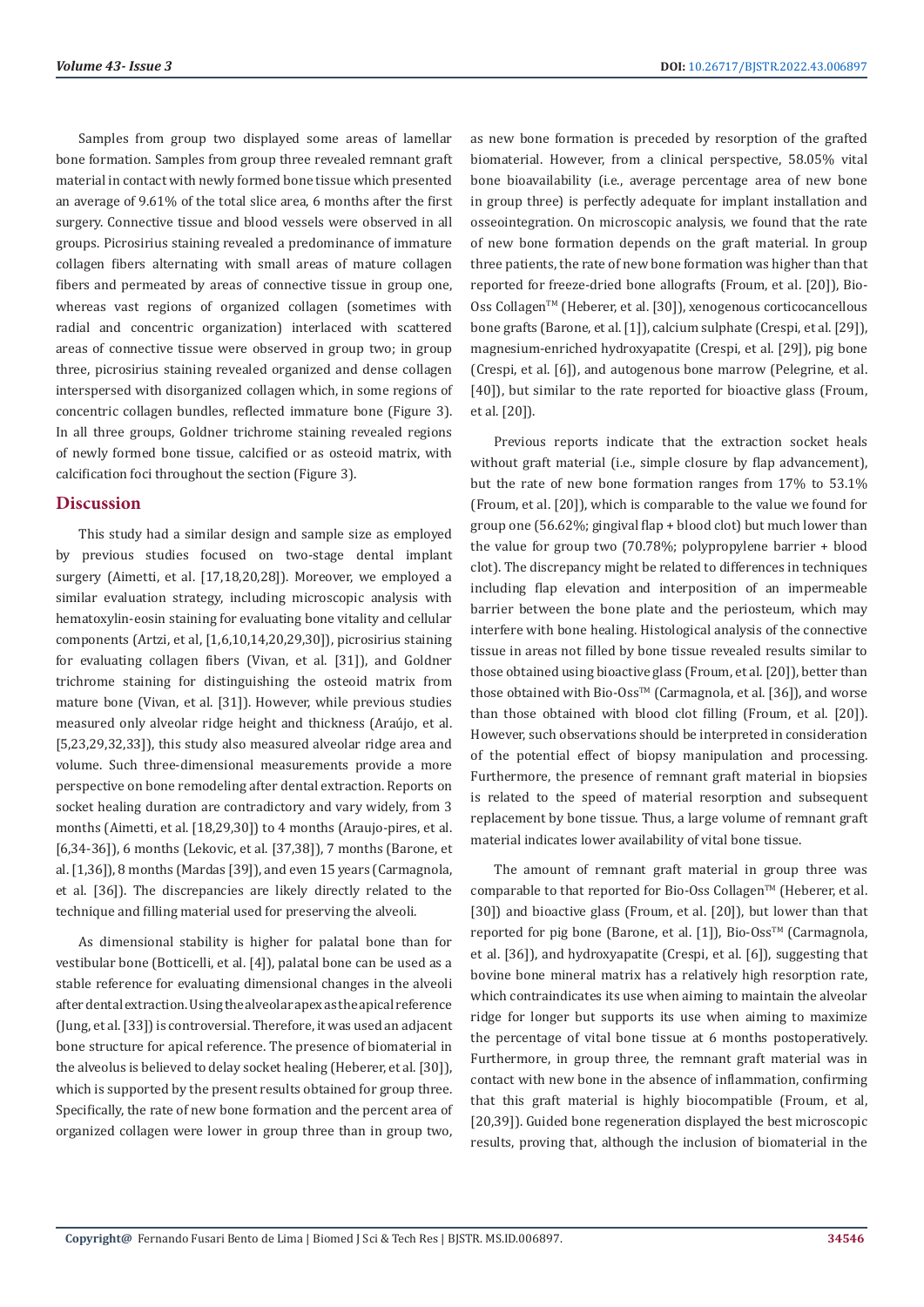alveolus affects healing, it can be biocompatible. With regard to the percentage of mature bone, bovine bone mineral matrix was similar to Bio-Oss Collagen<sup>™</sup> (Schulz, et al. [38]). However, use of a polypropylene barrier (group two) was associated with higher bone calcification and thus bone maturity. Taken together, our microscopic observations suggest that alveolar treatment with graft to preserve its structure affect bone healing. Since the mature bone, osteoid matrix, and grafted material are difficult to assess precisely on tomographic images, caution is recommended when analyzing exclusively tomographic examination results of alveoli treated for structure preservation; several aspects should be considered in such cases, including tomographic findings, nature of the filling material, and time elapsed since extraction.

The mean change in linear dimensions of the dental alveoli was reported to range between 1.7% and 77.5%, depending on the grafting material (Jung, et al. [33]). In our study, the mean dimensional changes ranged between 5.4% tissue gain and 39.61% tissue reduction. A mean cervical remodeling of 18.1% was reported for Bio-Oss<sup>TM</sup> used together with a gingival flap (Jung, et al. [33]), which is similar to the value obtained in our study for group three (19.53% reduction) but smaller than the value noted for group two (36.89% reduction). The discrepancy likely stems from the choice of grafting material, since group three also showed lower rates of remodeling than those noted for group one and for beta-tricalcium phosphate (Jung, et al. [33]). Our finding that morphometric remodeling was the highest in group two suggests that installing an impermeable barrier may decrease the blood supply to the bony crest. Therefore, such a strategy would be more suitable for regions with thicker vestibular and palatal/lingual cortical bone. While the use of bovine bone mineral matrix (group three) provided superior results over those of Bio-Oss Collagen<sup>TM</sup> (Araújo, et al. [34]), some discrepancy might be attributable to the choice of anatomical reference used in the measurements. Importantly, our results confirm that alveolar height reduction also occurs at grafted sites (Araújo, et al. [34]). Previous reports estimate a 2.7% reduction in the availability of bone tissue (Araújo, et al. [34]), but methodological differences likely account for most of the discrepancies (e.g., use of two-dimensional vs. threedimensional data, one side vs. entire alveolar ridge). In fact, group three exhibited the least pronounced decrease in alveolar volume, which was significantly smaller than the decrease noted in group two. Further studies based on three-dimensional parameters are required to confirm these findings.

Our observations in alveoli preserved using gingival flaps suggest that primary closure of the alveolus after tooth extraction can also help maintain alveolar ridge height and that the flapless surgery to maintain bone tissue vascularization helps preserve the alveolar process. On the contrary, minor losses of the grafted material in the early postoperative period should be considered. Tomographic and clinical observations agree on the changes in the grafted bone upon healing (Barone, et al. [1]), as measurements conducted at the center of the ridge crest (clinical) are equivalent to those conducted in the cervical region of the middle slice (tomography). Dimensional alterations of the alveolar ridge cannot be completely prevented by alveolar preservation (Horváth, et al. [41]), which is in agreement with the results of the present study; however, guided bone regeneration without biomaterial filling appears to have no advantage. The central portion of the alveolus is clinically interesting because increased bone resorption occurs at this site (Barone, et al. [1,5]), thus carrying increased risk of alveolar ridge micro-fractures during tooth extraction maneuvers. Therefore, we emphasize the importance of performing the extraction carefully to minimize trauma to the tissue and maintain the remaining bone structure in the medium or long term. The optimal clinical protocol for alveolar preservation after dental extraction has yet to be established. We recommend the surgeon's decision be based on the following factors: thorough knowledge of the material to be grafted, its origin, and its potential interaction with the host tissue; cortical bone thickness of the alveolus after tooth extraction; the need to elevate the mucoperiosteal flap; the opportunity to minimize tissue trauma during tooth extraction; and the timing and technique of alveolar closure.

# **Conclusion**

Within the context of a clinical randomized, not blinded study, we conclude that the strategy bovine bone mineral matrix + gingival flap is superior to gingival flap + blood clot or polypropylene barrier + blood clot, providing higher dimensional stability of the alveolar ridge, though guided bone regeneration provided better quality and quantity of the newly formed bone tissue. Further randomized clinical studies and comparative studies using different techniques in different clinical situations are needed to establish a consensus.

## **Authors Contribution Statements**

- Lima, F.F.B.; Sotto-Maior, B.S.; Francischone, C.E. Contributed to conception and design.
- Lima, F.F.B.; Damazo, A.S. Contributes to acquisition, analysis and interpretation of the data.
- • Lima, F.F.B. Drafted the Manuscript.
- Lima, F.F.B; Damazo, A.S.; Sotto-Maior, B.S.; Francischone, C.E. Gave final approval and agrees to be accountable for all aspects of work ensuring integrity and accuracy.
- Sotto-Maior, B.S.; Francischone, C.E. critically revised the manuscript.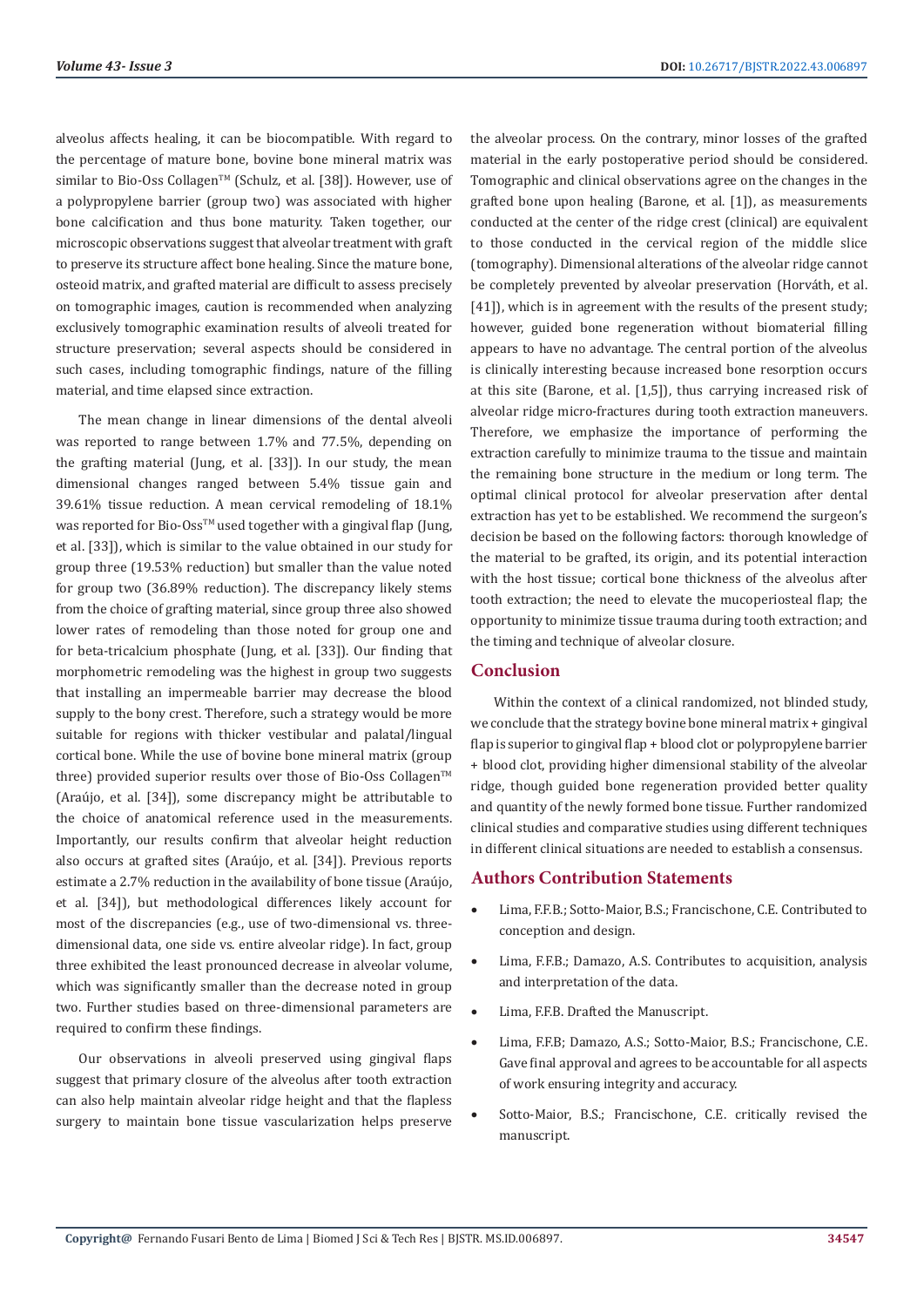# **Acknowledgment**

This study did not receive any funding from the public or private sector. The authors report no competing interests.

#### **References**

- 1. [Barone A, Aldini N N, Fini M, Giardino R, Calvo Guirado JL, et al.](https://aap.onlinelibrary.wiley.com/doi/abs/10.1902/jop.2008.070628)  [\(2008\) Xenograft versus extraction alone for ridge preservation after](https://aap.onlinelibrary.wiley.com/doi/abs/10.1902/jop.2008.070628)  [tooth removal: a clinical and histomorphometric study. Journal of](https://aap.onlinelibrary.wiley.com/doi/abs/10.1902/jop.2008.070628)  [Periodontology 79\(8\): 1370-1377.](https://aap.onlinelibrary.wiley.com/doi/abs/10.1902/jop.2008.070628)
- 2. [Araújo M G, Lindhe J \(2005\) Dimensional ridge alterations following](https://onlinelibrary.wiley.com/doi/10.1111/j.1600-051X.2005.00642.x)  [tooth extraction. An experimental study in the dog. Journal of Clinical](https://onlinelibrary.wiley.com/doi/10.1111/j.1600-051X.2005.00642.x)  [Periodontology 32\(2\): 212-218.](https://onlinelibrary.wiley.com/doi/10.1111/j.1600-051X.2005.00642.x)
- 3. [Barone A, Ricci M, Tonelli P, Santini S, Covani U, et al. \(2013\) Tissue](https://onlinelibrary.wiley.com/doi/10.1111/j.1600-0501.2012.02535.x)  [changes of extraction sockets in humans: A comparison of spontaneous](https://onlinelibrary.wiley.com/doi/10.1111/j.1600-0501.2012.02535.x)  [healing vs. ridge preservation with secondary soft tissue healing. Clinical](https://onlinelibrary.wiley.com/doi/10.1111/j.1600-0501.2012.02535.x)  [Oral Implants Research 24\(11\): 1231-1237.](https://onlinelibrary.wiley.com/doi/10.1111/j.1600-0501.2012.02535.x)
- 4. [Botticelli D, Berglundh T, Lindhe J \(2004\) Hard-tissue alterations](https://onlinelibrary.wiley.com/doi/10.1111/j.1600-051X.2004.00565.x)  [following immediate implant placement in extraction sites. Journal of](https://onlinelibrary.wiley.com/doi/10.1111/j.1600-051X.2004.00565.x)  [Clinical Periodontology 31\(10\): 820-828.](https://onlinelibrary.wiley.com/doi/10.1111/j.1600-051X.2004.00565.x)
- 5. [Chappuis V, Engel O, Reyes M, Shahim K, Nolte L, et al. \(2013\) Ridge](https://journals.sagepub.com/doi/10.1177/0022034513506713)  [Alterations Post-extraction in the Esthetic Zone: A 3D Analysis with](https://journals.sagepub.com/doi/10.1177/0022034513506713)  [CBCT. Journal of dental research 92\(12 Suppl\): 195S-201S.](https://journals.sagepub.com/doi/10.1177/0022034513506713)
- 6. [Crespi R, Capparè P, Gherlone E \(2011\) Comparison of Magnesium-](https://pubmed.ncbi.nlm.nih.gov/22010090/)[Enriched Hydroxyapatite and Porcine Bone in Human Extraction](https://pubmed.ncbi.nlm.nih.gov/22010090/)  [Socket Healing: A Histologic and Histomorphometric Evaluation. The](https://pubmed.ncbi.nlm.nih.gov/22010090/)  [International journal of oral & maxillofacial implants 26\(5\): 1057-1062.](https://pubmed.ncbi.nlm.nih.gov/22010090/)
- 7. [Karaca Ç, Er N, Gülşahı a, Köseoğlu O T \(2015\) Alveolar ridge](https://linkinghub.elsevier.com/retrieve/pii/S0901502715000223)  [preservation with a free gingival graft in the anterior maxilla: volumetric](https://linkinghub.elsevier.com/retrieve/pii/S0901502715000223)  [evaluation in a randomized clinical trial. International Journal of Oral](https://linkinghub.elsevier.com/retrieve/pii/S0901502715000223)  [and Maxillofacial Surgery 44\(6\): 774-780.](https://linkinghub.elsevier.com/retrieve/pii/S0901502715000223)
- 8. [Pietrokovski J, Massler M \(1967\) Alveolar ridge resorption following](https://pubmed.ncbi.nlm.nih.gov/5224784/)  [tooth extraction. Journal of Prosthetic Dentistry 17\(1\): 21-27.](https://pubmed.ncbi.nlm.nih.gov/5224784/)
- 9. [Tan W L, Wong T L T, Wong M C M, Lang N P \(2012\) A systematic review](https://pubmed.ncbi.nlm.nih.gov/22211303/)  [of post-extractional alveolar hard and soft tissue dimensional changes in](https://pubmed.ncbi.nlm.nih.gov/22211303/)  [humans. Clinical Oral Implants Research, 23\(SUPPL 5\): 1-21.](https://pubmed.ncbi.nlm.nih.gov/22211303/)
- 10. [Trombelli L, Farina R, Marzola A, Bozzi L, Liljenberg B, et al. \(2008\)](https://onlinelibrary.wiley.com/doi/10.1111/j.1600-051X.2008.01246.x)  [Modeling and remodeling of human extraction sockets. Journal of](https://onlinelibrary.wiley.com/doi/10.1111/j.1600-051X.2008.01246.x)  [Clinical Periodontology 35\(7\): 630-639.](https://onlinelibrary.wiley.com/doi/10.1111/j.1600-051X.2008.01246.x)
- 11. [Buser D, Martin W, Belser U C \(2004\) Optimizing Esthetics for](https://pubmed.ncbi.nlm.nih.gov/15635945/)  [Implant Restorations in the Anterior Maxilla: Anatomic and Surgical](https://pubmed.ncbi.nlm.nih.gov/15635945/)  [Considerations. The International journal of oral & Maxillofacial](https://pubmed.ncbi.nlm.nih.gov/15635945/)  [Implants 19: 43-61.](https://pubmed.ncbi.nlm.nih.gov/15635945/)
- 12. [Araújo M G, Sukekava F, Wennström JL, Lindhe J \(2006\) Tissue modeling](https://doi.org/10.1111/j.1600-0501.2006.01317.x)  [following implant placement in fresh extraction sockets. Clinical Oral](https://doi.org/10.1111/j.1600-0501.2006.01317.x)  [Implants Research 17\(6\): 615-624.](https://doi.org/10.1111/j.1600-0501.2006.01317.x)
- 13. [Masaki C, Nakamoto T, Mukaibo T, Kondo Y, Hosokawa R, et al. \(2015\)](https://pubmed.ncbi.nlm.nih.gov/26022542/)  [Strategies for alveolar ridge reconstruction and preservation for implant](https://pubmed.ncbi.nlm.nih.gov/26022542/)  [therapy. Journal of Prosthodontic Research 59\(4\): 220-228.](https://pubmed.ncbi.nlm.nih.gov/26022542/)
- 14. [Artzi Z, Tal H, Dayan D \(2000\) Porous Bovine Bone Mineral in Healing of](https://pubmed.ncbi.nlm.nih.gov/10914806/)  [Human Extraction Sockets: Journal of Periodontology 71\(6\): 1015-1023.](https://pubmed.ncbi.nlm.nih.gov/10914806/)
- 15. [Camargo P M, Lekovic V, Carnio J, Kenney E B \(2004\) Alveolar bone](https://www.sciencedirect.com/science/article/abs/pii/S1042369903000888?via%3Dihub)  [preservation following tooth extraction: A perspective of clinical trials](https://www.sciencedirect.com/science/article/abs/pii/S1042369903000888?via%3Dihub)  [utilizing osseous grafting and guided bone regeneration. Oral and](https://www.sciencedirect.com/science/article/abs/pii/S1042369903000888?via%3Dihub)  [Maxillofacial Surgery Clinics of North America 16\(1\): 9-18.](https://www.sciencedirect.com/science/article/abs/pii/S1042369903000888?via%3Dihub)
- 16. [Roman A, Cioban C, Stratul S I, Schwarz F, Muste A, et al. \(2014\) Ridge](https://link.springer.com/article/10.1007/s00784-014-1368-1)  [preservation using a new 3D collagen matrix: a preclinical study. Clinical](https://link.springer.com/article/10.1007/s00784-014-1368-1)  [Oral Investigations, pp. 1527-1536.](https://link.springer.com/article/10.1007/s00784-014-1368-1)
- 17. [Wood R, Mealey B L \(2012\) Histologic Comparison of Healing After](https://aap.onlinelibrary.wiley.com/doi/abs/10.1902/jop.2011.110270) [Tooth Extraction with Ridge Preservation Using Mineralized Versus](https://aap.onlinelibrary.wiley.com/doi/abs/10.1902/jop.2011.110270) [Demineralized Freeze-Dried Bone Allograft. Journal of Periodontology](https://aap.onlinelibrary.wiley.com/doi/abs/10.1902/jop.2011.110270) [83\(3\): 329-336.](https://aap.onlinelibrary.wiley.com/doi/abs/10.1902/jop.2011.110270)
- 18. [Aimetti M, Romano F, Griga FB, Godio L \(2009\) Clinical and histologic](https://pubmed.ncbi.nlm.nih.gov/19865631/) [healing of human extraction sockets filled with calcium sulfate. The](https://pubmed.ncbi.nlm.nih.gov/19865631/) [International journal of oral & maxillofacial implants 24\(5\): 902-909.](https://pubmed.ncbi.nlm.nih.gov/19865631/)
- 19. [Crespi R, Capparè P, Gherlone E \(2009a\) Dental implants placed in](https://aap.onlinelibrary.wiley.com/doi/abs/10.1902/jop.2009.090156) [extraction sites grafted with different bone substitutes: radiographic](https://aap.onlinelibrary.wiley.com/doi/abs/10.1902/jop.2009.090156) [evaluation at 24 months. The Journal of periodontology 80\(10\): 1616-](https://aap.onlinelibrary.wiley.com/doi/abs/10.1902/jop.2009.090156) [1621.](https://aap.onlinelibrary.wiley.com/doi/abs/10.1902/jop.2009.090156)
- 20. [Froum S, Cho S, Rosenberg E, Rohrer M, Tarnow D, et al. \(2002\)](https://pubmed.ncbi.nlm.nih.gov/11846205/) [Histological Comparison of Healing Extraction Sockets Implanted with](https://pubmed.ncbi.nlm.nih.gov/11846205/) [Bioactive Glass or Demineralized Freeze-Dried Bone Allograft: A Pilot](https://pubmed.ncbi.nlm.nih.gov/11846205/) [Study. Journal of periodontology 73\(1\): 94-102.](https://pubmed.ncbi.nlm.nih.gov/11846205/)
- 21. [Joshi CP, D Lima C B, Samat U C, Karde PA, Patil A G, et al. \(2017\)](https://www.ncbi.nlm.nih.gov/pmc/articles/PMC5551324/) [Comparative alveolar ridge preservation using allogenous tooth graft](https://www.ncbi.nlm.nih.gov/pmc/articles/PMC5551324/) [versus free-dried bone allograft: A randomized, controlled, prospective,](https://www.ncbi.nlm.nih.gov/pmc/articles/PMC5551324/) [clinical pilot study. Contemporary Clin Dent 8\(2\): 211-217.](https://www.ncbi.nlm.nih.gov/pmc/articles/PMC5551324/)
- 22. [Kesmas S, Swasdison S, Yodsanga S, Sessirisombat S, Jansisyanont P, et al.](https://www.oooojournal.net/article/S1079-2104(10)00456-7/fulltext) [\(2010\) Esthetic alveolar ridge preservation with calcium phosphate and](https://www.oooojournal.net/article/S1079-2104(10)00456-7/fulltext) [collagen membrane: Preliminary report. Oral Surgery, Oral Medicine,](https://www.oooojournal.net/article/S1079-2104(10)00456-7/fulltext) [Oral Pathology, Oral Radiology and Endodontology 110\(5\): e24-e36.](https://www.oooojournal.net/article/S1079-2104(10)00456-7/fulltext)
- 23. [Mardas N, D Aiuto F, Mezzomo L, Arzoumanidi M, Donos N, et al. \(2011\)](https://onlinelibrary.wiley.com/doi/10.1111/j.1600-0501.2010.02154.x) [Radiographic alveolar bone changes following ridge preservation with](https://onlinelibrary.wiley.com/doi/10.1111/j.1600-0501.2010.02154.x) [two different biomaterials. Clinical Oral Implants Research 22\(4\): 416-](https://onlinelibrary.wiley.com/doi/10.1111/j.1600-0501.2010.02154.x) [423.](https://onlinelibrary.wiley.com/doi/10.1111/j.1600-0501.2010.02154.x)
- 24. [Avila Ortiz G, Elangovan S, Kramer K W O, Blanchette D, Dawson D V, et](https://journals.sagepub.com/doi/10.1177/0022034514541127) [al. \(2014\) Effect of Alveolar Ridge Preservation after Tooth Extraction: A](https://journals.sagepub.com/doi/10.1177/0022034514541127) [Systematic Review and Meta-analysis. Journal of dental research 93\(10\):](https://journals.sagepub.com/doi/10.1177/0022034514541127) [950-958.](https://journals.sagepub.com/doi/10.1177/0022034514541127)
- 25. [Jung R, Siegenthaler D, Hämmerle C H F \(2004\) Postextraction Tissue](https://pubmed.ncbi.nlm.nih.gov/15626317/) [Management: A Soft Tissue Punch Technique. The International Journal](https://pubmed.ncbi.nlm.nih.gov/15626317/) [of Periodontics & Restorative Dentistry 24\(6\): 545-553.](https://pubmed.ncbi.nlm.nih.gov/15626317/)
- 26. [Sangeetha R \(2013\) Comparison of routine decalcification methods](https://www.jomfp.in/article.asp?issn=0973-029X;year=2013;volume=17;issue=3;spage=386;epage=391;aulast=Sangeetha) [with microwave decalcification of bone and teeth. Journal of oral and](https://www.jomfp.in/article.asp?issn=0973-029X;year=2013;volume=17;issue=3;spage=386;epage=391;aulast=Sangeetha) [Maxillofacial Pathology 17\(3\): 386-391.](https://www.jomfp.in/article.asp?issn=0973-029X;year=2013;volume=17;issue=3;spage=386;epage=391;aulast=Sangeetha)
- 27. [Junqueira L C U, Bignolas G, Brentani R R \(1979\) Picrosirius staining](https://link.springer.com/article/10.1007/BF01002772) [plus polarization microscopy, a specific method for collagen detection in](https://link.springer.com/article/10.1007/BF01002772) [tissue sections. The Histochemical Journal 11\(4\): 447-455.](https://link.springer.com/article/10.1007/BF01002772)
- 28. [Clozza E, Pea M, Cavalli F, Moimas L, Di Lenarda R, et al. \(2014\) Healing](https://onlinelibrary.wiley.com/doi/10.1111/j.1708-8208.2012.00463.x) [of Fresh Extraction Sockets Filled with Bioactive Glass Particles:](https://onlinelibrary.wiley.com/doi/10.1111/j.1708-8208.2012.00463.x) [Histological Findings in Humans. Clinical Implant Dentistry and Related](https://onlinelibrary.wiley.com/doi/10.1111/j.1708-8208.2012.00463.x) [Research 16\(1\): 145-153.](https://onlinelibrary.wiley.com/doi/10.1111/j.1708-8208.2012.00463.x)
- 29. [Crespi R, Capparè P, Gherlone E \(2009b\) Magnesium-enriched](https://aap.onlinelibrary.wiley.com/doi/abs/10.1902/jop.2009.080400) [hydroxyapatite compared to calcium sulfate in the healing of human](https://aap.onlinelibrary.wiley.com/doi/abs/10.1902/jop.2009.080400) [extraction sockets: radiographic and histomorphometric evaluation at 3](https://aap.onlinelibrary.wiley.com/doi/abs/10.1902/jop.2009.080400) [months. The Journal of periodontology 80\(2\): 210-218.](https://aap.onlinelibrary.wiley.com/doi/abs/10.1902/jop.2009.080400)
- 30. [Heberer S, Al chawaf B, Jablonski C, Nelson J J, Lage H, et al. \(2011\) Healing](https://pubmed.ncbi.nlm.nih.gov/21483892/) [of ungrafted and grafted extraction sockets after 12 weeks: a prospective](https://pubmed.ncbi.nlm.nih.gov/21483892/) [clinical study. The International journal of oral & maxillofacial implants](https://pubmed.ncbi.nlm.nih.gov/21483892/) [26\(2\): 385-392.](https://pubmed.ncbi.nlm.nih.gov/21483892/)
- 31. [Vivan R R, Mecca C E, Biguetti C C, Rennó A C M, Okamoto R, et al. \(2016\)](https://link.springer.com/article/10.1007/s10856-015-5652-7) [Experimental maxillary sinus augmentation using a highly bioactive](https://link.springer.com/article/10.1007/s10856-015-5652-7) [glass ceramic. Journal of Materials Science: Materials in Medicine 27\(2\):](https://link.springer.com/article/10.1007/s10856-015-5652-7) [41.](https://link.springer.com/article/10.1007/s10856-015-5652-7)
- 32. [Araújo M G, da Silva J C C, de Mendonça AF, LindheJ \(2015\) Ridge](https://onlinelibrary.wiley.com/doi/10.1111/clr.12366) [alterations following grafting of fresh extraction sockets in man: A](https://onlinelibrary.wiley.com/doi/10.1111/clr.12366) [randomized clinical trial. Clinical Oral Implants Research 26\(4\): 407-](https://onlinelibrary.wiley.com/doi/10.1111/clr.12366) [412.](https://onlinelibrary.wiley.com/doi/10.1111/clr.12366)